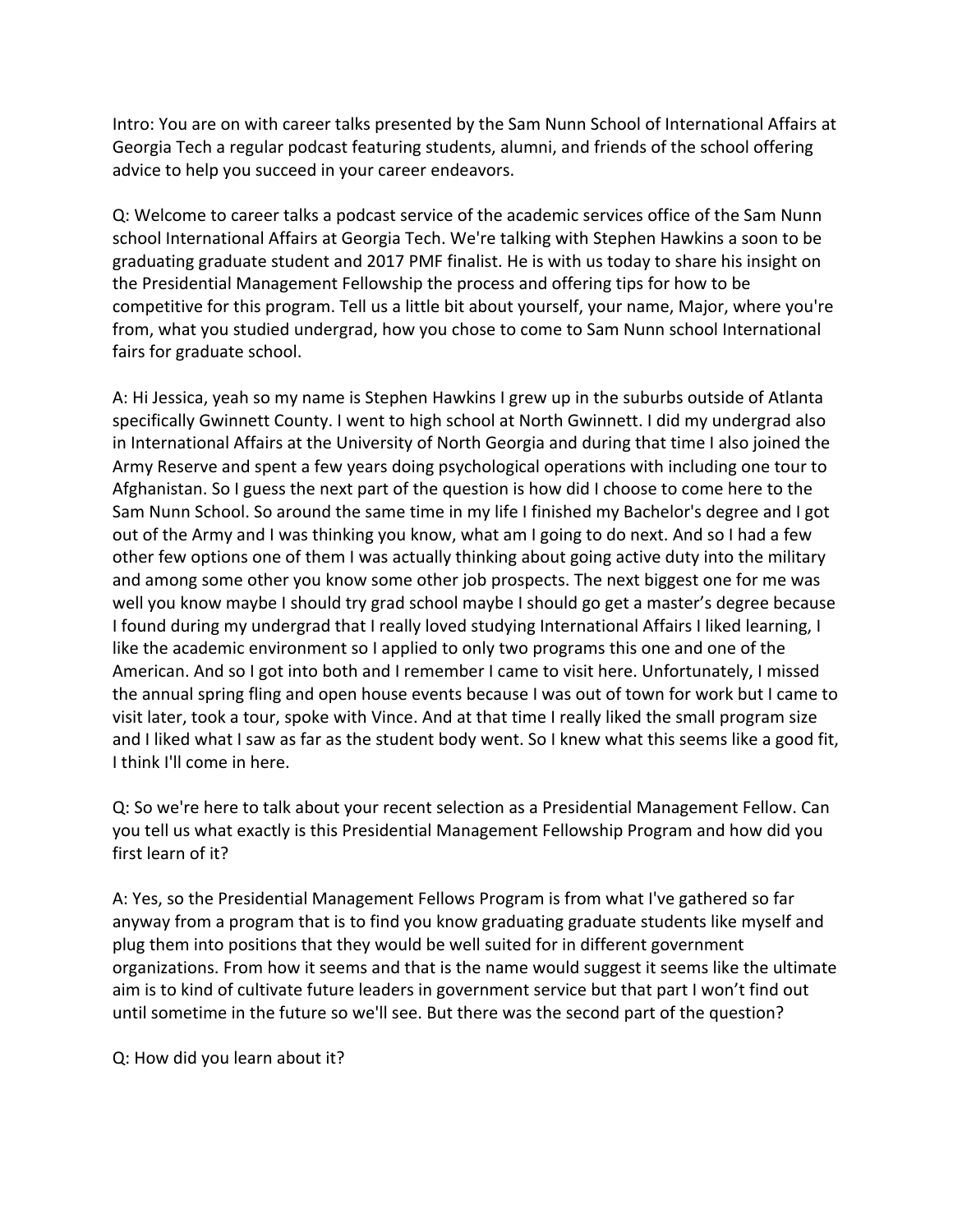A: So it's funny I actually learned about him years ago because one of my neighbors who grew up across the street from my family.He told me. About this years ago when I was doing my bachelor's degree and I looked into it then and I told him Look I can't do this, I only have a bachelor's. I need to be graduating with a master's degree at least to be able to apply for this program. Oh well that's unfortunate. At that point I kind of forgot about it entirely and then, when was it, it was the end, towards the end of the fall semester. Oh yeah towards the end of last fall semester. And some of my friends here at school were talking about it and I was like oh yeah I remember hearing about that. I should probably apply too. Right, and so I did, I put in a pretty good amount of effort into it, as as you should if you're trying to trying to get accepted into a program like that. Yeah, so that is how I and ended up applying.

Q: Walk us through these application steps what does the application consist of?

A: Ok so there are some specifics that if I remember correctly they ask you not to divulge but I can give you some of the basics. So one of the things that you do is you have to send in a resume, so for that I would definitely recommend any student that is interested to go to you know career services to have the resume looked at. I did that I think it was my first semester here and it's you know it seems to have paid off. So I really appreciate the work that that they did with me over there. So aside from the resume you're supposed to write a little short sample about kind of yourself and as I recall your suitability for the program. I mean they ask you some more specific prompts but in general if you're writing about yourself trying to sell yourself to the people who are who are offering out you know these positions. And then there is there's a test and on you know there's a few different sections of the test again that probably shouldn't say what what they are. But the way that it seems to me is kind of a three pronged approach you have to resume, who am I professionally, the writing sample you know, how am I a decent writer and can I sell myself effectively and then the testing portion which seems to be measuring general cognitive ability and other such traits so that is in a nutshell the how the application is.

## Q: Once you were selected as a finalist what happened?

A: So it's actually pretty funny. I had no idea that I've selected. I remember I had just come home from the gym and I was making lunch and I got a text message from my supervisor Vince and just one word ALL CAPS several exclamation marks, congratulations. And I thought oh wow, did I win something, I don't remember joining or applying for any contest. So I asked him, well Vince did I win something and he said, "oh no, you've been selected as a finalist for the PMF program." Oh man well that's confusing because they haven't said anything to me but apparently they published a list of finalists before they actually sent out e-mails to any of us. So he had been I guess waiting for the list to come out and took a look and saw that I was on it so that was a pretty exciting way to find out.

Q: Where you are now in the process?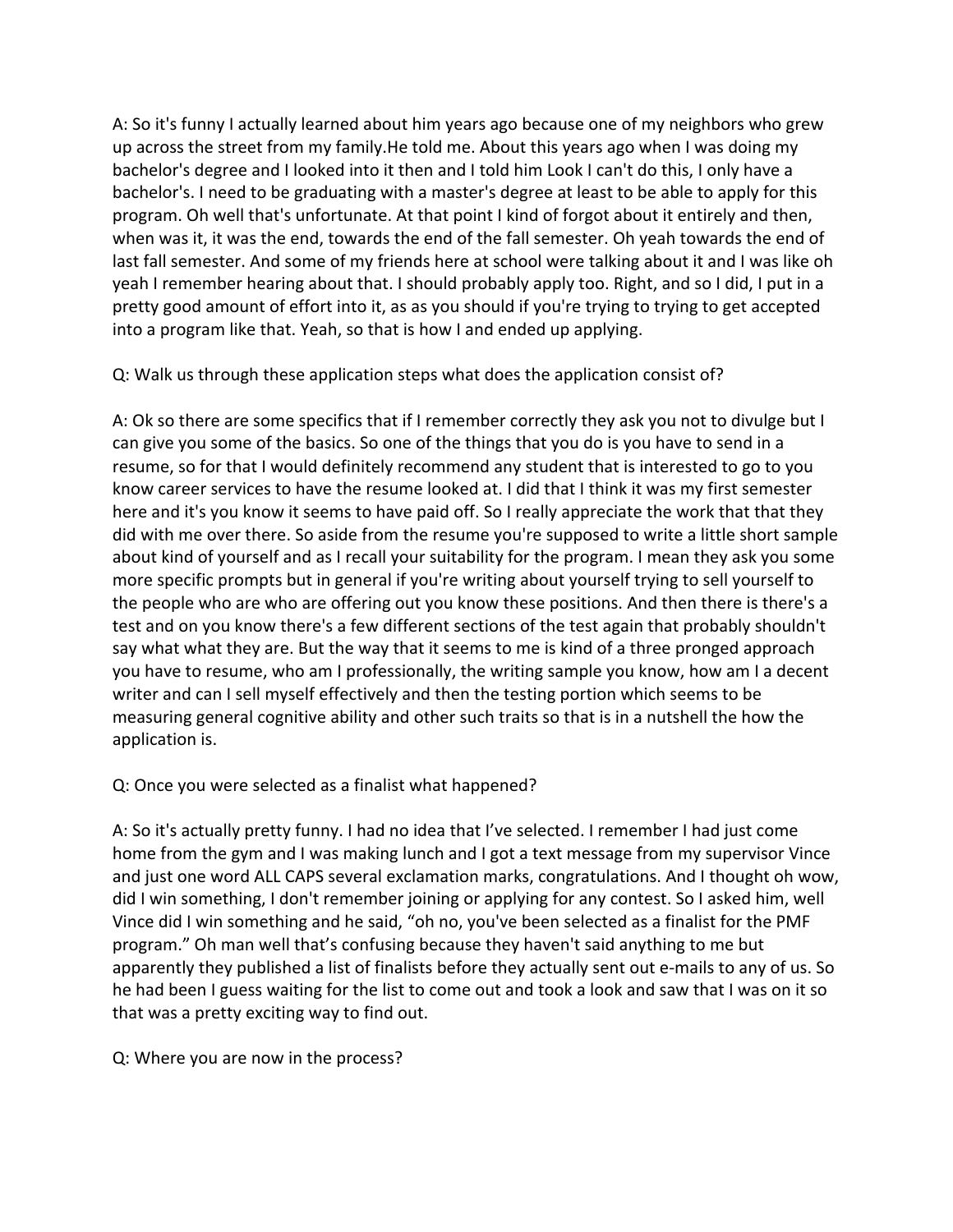A: So now and it changes you know from year to year but at least this year the way that it worked was after finding out that you've been selected as a finalist. They have a virtual career fair. I guess this year that decided not to fly people out to D.C. for a physical career fair which is fine. I feel like a lot of the information that you need to know or find out if you're qualified in your interested position is more than accessible on the Internet. Of course meeting people is great and meeting the people who are offering all these jobs would be you know to be terrific experience but for the most part I guess to save resources and it made sense. So they have this and then after actually I guess would be before that point but then especially afterwards they started adding the jobs onto their talent management system. And the way it goes is you can read through it's organized by agency and you read through to find out what they're looking for, what it is that they do, what your responsibilities would be, and also kind of a pay range and grade range as well that you could fall into within that capacity. So I found the ones that I was interested in that I thought that I you know was well suited for that I get that I could fulfill properly and I applied which was actually much easier than a lot of other applications I've seen because all you since you already put in I guess the legwork at the application. It's pretty simple it's a resume and a cover letter that it. So I sent out several of those and since I've had two interviews. They've both gone really well and I am hoping to hear back from at least one.

Q: Yes, let's keep your fingers crossed. How do your time at Georgia Tech or in the Nunn School prepare you for this program?

A: Well without the Nunn school I couldn't have gotten to the stage of the program for sure. Not only because of the you know graduation requirement but a lot of the of the critical thinking and skills and analysis that I have that I've really picked up here. I mean you know I started learning those things and improving on those traits while I was in you know my undergrad in the military helped as well. But I feel like here this really prepared me for a lot of what they were looking for in these different jobs. So when I you know in my interviews with I've been able to answer questions about you know how much you react in this kind of situation or how do you handle these types of circumstances in ways that I would have been able to without coming here first so I would say. Cognitively I feel like I've improved here, analytically, my skills and writing and being able to understand problems and work through problems have improved significantly and I'm you know frankly looking forward to being able to put them in practice. 

Q: What advice would you give graduate students considering the P.M.F. program.

A: apply just definitely apply and you know from what I have seen it's it's supposed to be a great program it's also one of the few government opportunities right now that is exempt from the hiring freeze. So I mean I know that that won't go on indefinitely but it's a pretty secure program and also from what I've heard it's a great whether or not you stay with the organization of your hired into. Apparently it's a great stepping stone into other organizations in government or even into the private sector so I would say definitely apply. And put a lot of you know put effort into your application, take it seriously and also be honest because that's really important too because at the end of the day you know. So yourself but sell yourself